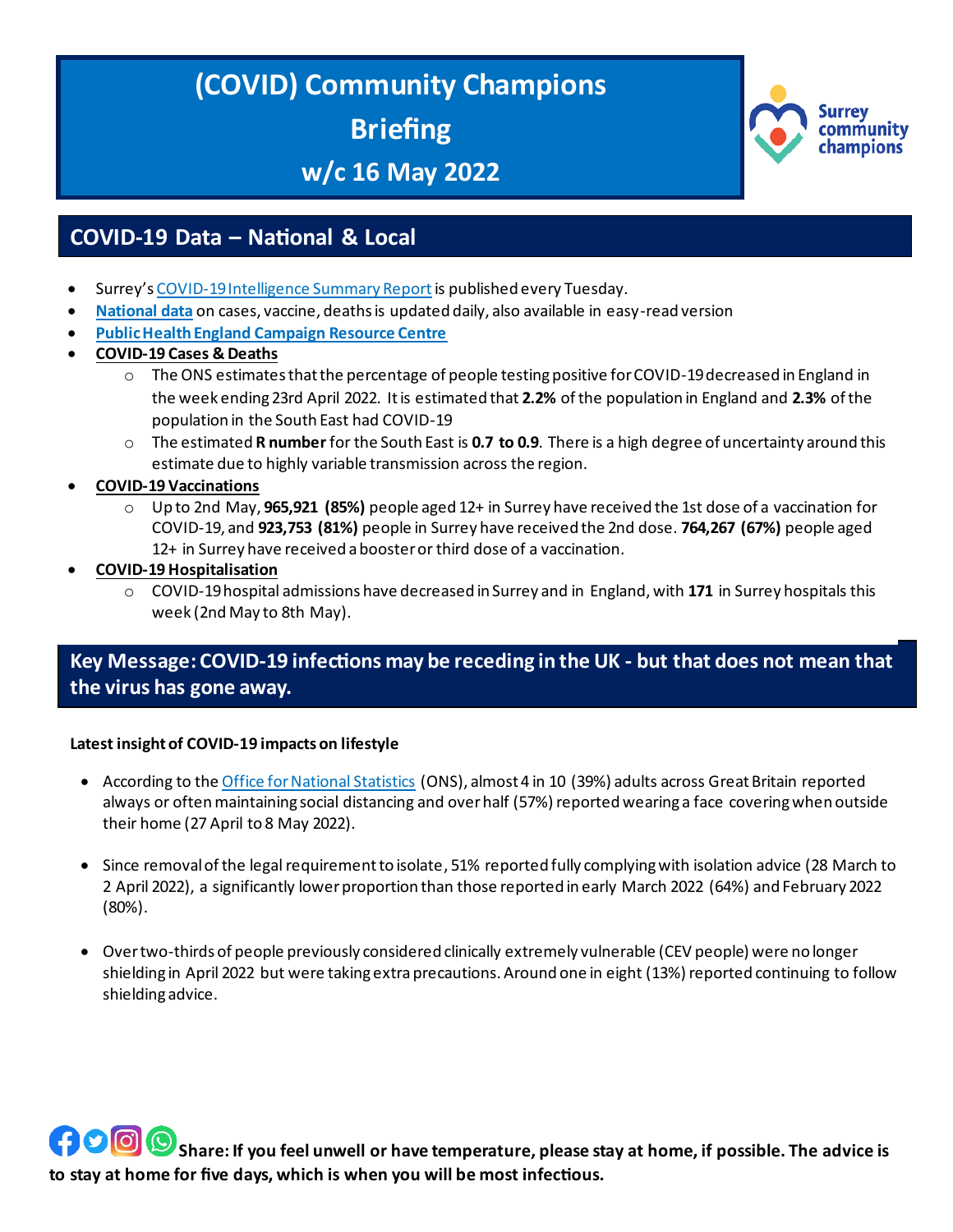# **COVID-19 Vaccination**

# **Local Vaccine Information**

| <b>NHS Surrey Heartlands CCG</b>            | <b>Frimley Health &amp; Care ICS</b> |
|---------------------------------------------|--------------------------------------|
| <b>Frequently Asked Questions</b>           | <b>Frequently Asked Questions</b>    |
| <b>Vaccination Programme Updates</b>        | <b>Vaccination Programme Updates</b> |
| <b>Vaccination Sites</b>                    |                                      |
| Vaccination helpline (not booking service): | <b>Vaccination Sites</b>             |
| 0300 561 2500 9am-4pm (Mon-Fri)             |                                      |
| syheartlandsccg.vaccination@nhs.net         | Twitter: @FrimleyHC                  |
| Twitter: @SyHeartlandsCCG                   |                                      |
| Facebook @NHSSurreyHeartlandsCCG            | Facebook: @FrimleyHealthandCare      |

#### **COVID-19 Booster Vaccine Study**

- The latest results from th[e COV-BOOST trial,](https://www.thelancet.com/journals/laninf/article/PIIS1473-3099(22)00271-7/fulltext) led by University Hospital Southampton, show that a fourth dose mRNA booster vaccine is safe and boosts antibody levels - even higher than that of a third dose.
- In this study, 166 people who had received a third dose of Pfizer, following Pfizer or AstraZeneca initial doses in June 2021, were randomised to receive full dose Pfizer or half dose Moderna as a fourth dose. These were approximately seven months after their third dose.
- While pain at vaccination site and fatigue were the most common side effects, there were no vaccine related serious adverse events, and fourth doses were safe and well tolerated.
- A second booster –fourth dose of a COVID-19vaccine is currently offered in the UK (Spring Booster) to those aged 75 or over[, people living in care homes for older people,](https://www.gov.uk/government/publications/covid-19-vaccination-spring-booster-resources) and those over the age of 12 who are immunosuppressed. Visi[t nhs.uk](https://www.nhs.uk/conditions/coronavirus-covid-19/coronavirus-vaccination/how-to-get-a-coronavirus-vaccine/how-to-get-a-booster-dose/) for more information.

#### **Spring Booster**

You are eligible for a Spring Booster if you are:

- Aged 75 years old or over
- Aged 12 years old or over with a weakened immune system

People are advised to wait 6 months since their previous dose to get maximum protection from a spring booster.

Book your COVID-19 vaccinatio[n on-line,](https://www.nhs.uk/conditions/coronavirus-covid-19/coronavirus-vaccination/book-coronavirus-vaccination/) call 119 or visit [a walk-in vaccination facility.](https://www.nhs.uk/conditions/coronavirus-covid-19/coronavirus-vaccination/find-a-walk-in-coronavirus-covid-19-vaccination-site/)